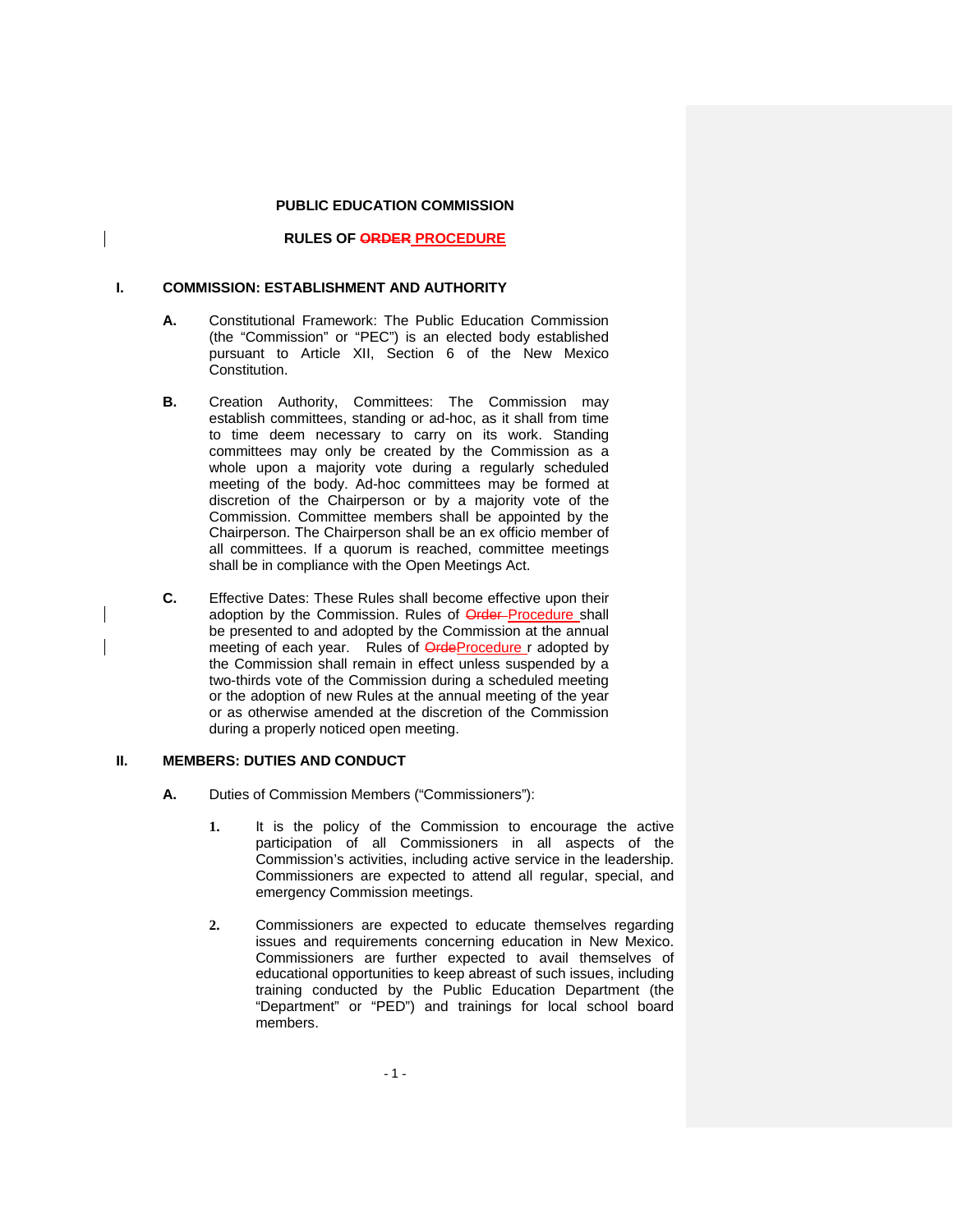- **3.** It is expected that Commissioners will express themselves both as individuals and as representatives of the Commission. When a Commissioner expresses an opinion or articulates a position on an issue related to Commission business, the Commissioner shall clearly state whether he or she is speaking as an individual or as a representative of the Commission. Unless otherwise delegated by the Commission, the Chairperson shall act as the default representative of the Commission.
- **B.** Code of Conduct:
	- **1.** The Commission, and each Commissioner, is expected to conduct business in a professional manner with respect between and among individual Commissioners. The expectation of respectful behavior extends to interactions with members of the public and with PED staff.
	- **2.** When appropriate, each Commissioner should use the services of the Department in answering questions from his or her constituents or in resolving problems arising within his or her district. Commissioners who receive inquiries from constituents other than their own shall refer the matter to the appropriate Commissioner. Responses to inquiries addressed to or affecting the Commission, as a whole, shall be coordinated by the Chairperson.
- **C.** Conflict of Interest:

No Commissioner shall engage in any activity which gives rise to a conflict of interest or the appearance of a conflict of interest with the performance of his or her duties as a Commissioner. Commissioners are subject to the provisions of the Governmental Conduct Act (Section 10- 16-1 et seq. NMSA 1978); and the Financial Disclosure Act (Section 10- 16A-1 et seq. NMSA 1978). It is unlawful for a public officer or employee to take an official act for the primary purpose of directly enhancing his own financial interest or financial position, nor shall a Commissioner vote on a question in which the member has a-direct personal or pecuniary interest not common to other members of the Commission.

# **III. OFFICERS: SELECTION AND DUTIES**

- **A.** Officers:
	- **1.** Chairperson.
		- **a.** The Chairperson shall call to order and preside at Commission meetings pursuant to the Commission's adopted parliamentary rules and all applicable regulations. To address the Commission, a Commissioner or member of the public must be recognized by the Chairperson. The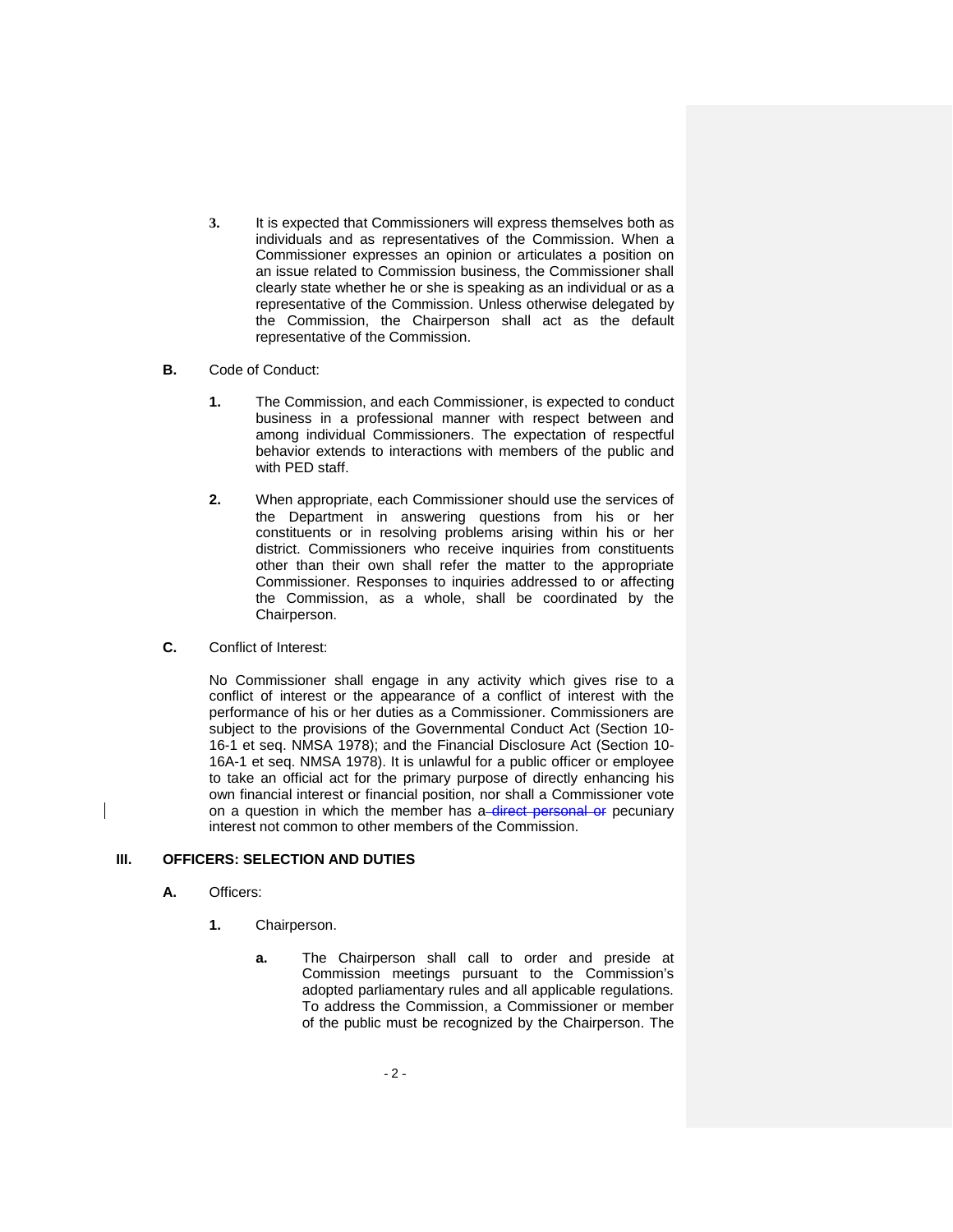Chairperson shall rule on motions, control the floor of debate, and conduct meetings in a manner to maintain decorum and provide adequate debate.

- **b.** The Chairperson may appoint ad hoc committees of the Commission pursuant to these Rules of OrderProcedure.
- **2.** Vice-Chairperson. The Vice-Chairperson, in the absence of the Chairperson or at the request of the Chairperson in his or her place, shall serve in the interim as Chairperson and assume such powers and duties thereof.
- **3.** Secretary of the Commission ("Secretary").
	- **a.** The Secretary will call the role, including roll call votes, at each Commission meeting and perform other duties as otherwise established or agreed upon with the Chairperson.
	- **b.a.** The Secretary, in consultation with the Chairperson, is ultimately responsible for the production and maintenance of minutes from each Commission meeting. Production and maintenance of minutes may be delegated under the direction of the Secretary.
	- **c.b.** The Secretary, in the absence of the Chairperson and Vice-Chairperson or at the request of the Chairperson, shall serve in the interim as Chairperson and assume such powers and duties thereof.
- **B.** Selection of Officers:
	- **1.** Officers shall be elected at the annual meeting of the calendar year. Officers shall be elected for a term of one (1) year and will serve until the annual election the subsequent calendar year, except in the case of resignation or removal from office. The acting Chairperson shall preside over the election unless the duty is delegated to another officer. In the event the acting Chairperson accepts a nomination, he or she shall delegate the duty to preside over the election of the position in which the acting Chairperson is being considered for.
	- **2.** The Chairperson shall be elected first, followed by the Vicechairperson and Secretary. Nothing shall prohibit a member from running for more than one officer position so long as no member accepts or serves in more than one position at a given time.
	- **3.** Each position requires a nomination. Nominations may either be offered by another member of the commission or by selfnomination. The nominated Commissioner shall either accept or decline the nomination. No second is required for a nomination.

**Formatted:** Indent: Hanging: 0.5", Numbered + Level:  $1 +$  Numbering Style:  $a, b$ , c, … + Start at: 1 + Alignment: Left + Aligned at: 1.75" + Indent at: 2"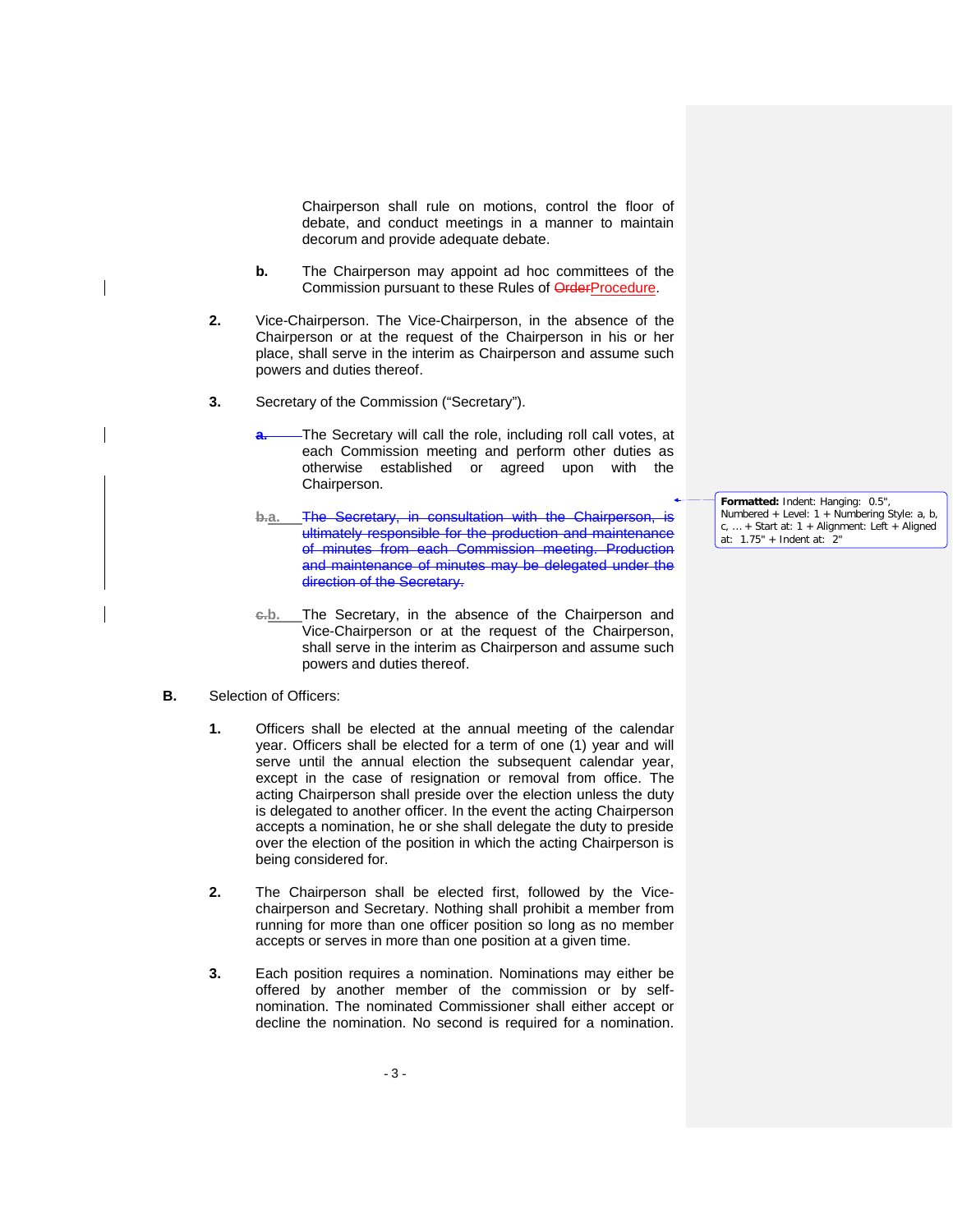After nominations are closed, Commissioners shall record their votes in a manner consistent with the Open Meetings Act. Officers shall be elected by a majority vote. In the event that no candidate receives a majority, a runoff vote shall be conducted between the two (2) candidates receiving the greatest number of votes. In the event that a tie persists after three (3) ballot attempts to elect any officer, the winner shall be decided by an equal game of chance, such as a roll of dice, or card draw.

- **4.** Officers elected at an annual meeting shall take office upon the conclusion of the meeting. Officers elected at any other meeting shall take office immediately upon election.
- **5.** Any vacancies shall be filled pursuant to the rules above at the next regular commission meeting so long as such notice is provided pursuant to the Open Meetings Act.

# **IV. EXECUTIVE COMMITTEE:**

- **A.** Membership and Organization: The Executive Committee shall be composed of the officers of the Commission.
- **B.** Responsibilities: The Executive Committee will perform the following, as directed by a majority vote of the Commission:
	- **1.** Perform governmental relation functions on behalf of the Commission.
	- **2.** Assist the Commission in making policy recommendations to the Secretary of Public Education regarding legislative initiatives in support of public education.
	- **3.** Meet with the Commission's assigned legal counsel to request and receive legal advice on behalf of the Commission.
	- **3.4.** Establish the proposed agenda for each Commission meeting, including work sessions.
	- **4.5.** Any other function delegated to it by a majority vote of the Commission or Chairperson.

### **V. MEETINGS:**

**A.** Annual Meeting: The annual meeting shall be the first regular meeting of each calendar year. The Commission shall adopt Rules of **OrderProcedure** and conduct officer elections at the annual meeting. If the Commission is unable to adopt new Rules of **Order-Procedure** the most recent Rules of OrderProcedure shall carry effect until new rules are adopted at the Commission's earliest opportunity. If unable to conduct an election, the prior year's officers shall serve until an election can be conducted at the Commission's earliest opportunity.

**Formatted:** List Paragraph, Left, No bullets or numbering, Tab stops: Not at 0" + 0.5" +  $1" + 2" + 2.5" + 3"$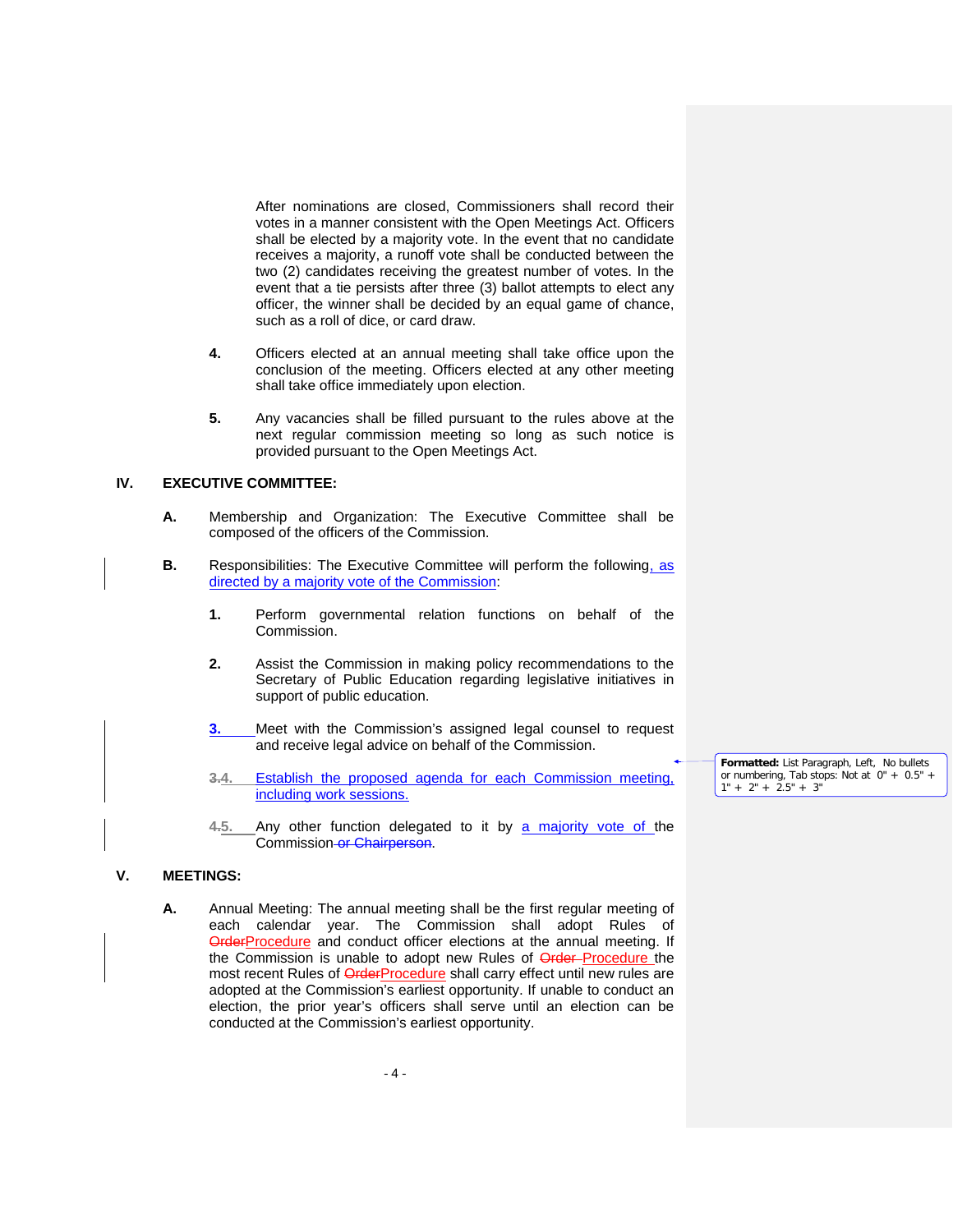- **B.** Regular Meetings: The regular meetings of the Commission shall be held each month unless otherwise ordered by the Commission. The Commission should establish the dates of the regular meetings for the year at or soon after the annual meeting. The Commission shall comply with minimum meeting requirements pursuant to NMSA 1978, Section 9- 24-9 (2004).
- **C.** Special Meetings: Special meetings may be called by the Chairperson or upon the written request or vote of a majority of the Commission.
- **D.** Executive Session: The Commission may hold executive (closed) sessions as provided by the Open Meetings Act.
- **E.** Quorum:
	- **1.** Per statute, a majority of the total membership of the Commission at the time of a meeting shall constitute a quorum.
	- **2.** Commissioners may attend meetings as voting members by conference telephone and their attendance shall count towards the quorum under the following circumstances:
		- **a.** Telephonic attendance must be requested and approved by the Chairperson.
		- **b.** Telephonic attendance must comply with the Open Meetings Act and shall only be permitted when circumstances have occurred that would make attendance in person difficult or impossible.
		- **c.** Even if permitted by the Chairperson, telephonic attendance cannot be permitted, per the Open Meetings Act, if each member participating by conference telephone cannot be identified when speaking, all other attending Commissioners are not able to hear each other at the same time, and members of the public attending the meeting are not able to hear the Commissioner(s) attending by telephone. If technological malfunctions prevent all members from hearing each other or from the public hearing the telephonically attending member(s), then the telephonically attending member(s) must be withdrawn from further participation until the malfunction is corrected. The record of the Commission will reflect these circumstances if they occur.
		- **d.** The Chairperson or designee shall provide PED with as much advance notice as possible of any Commissioners who will be attending an upcoming meeting by telecommunication equipment so that appropriate arrangements may be made.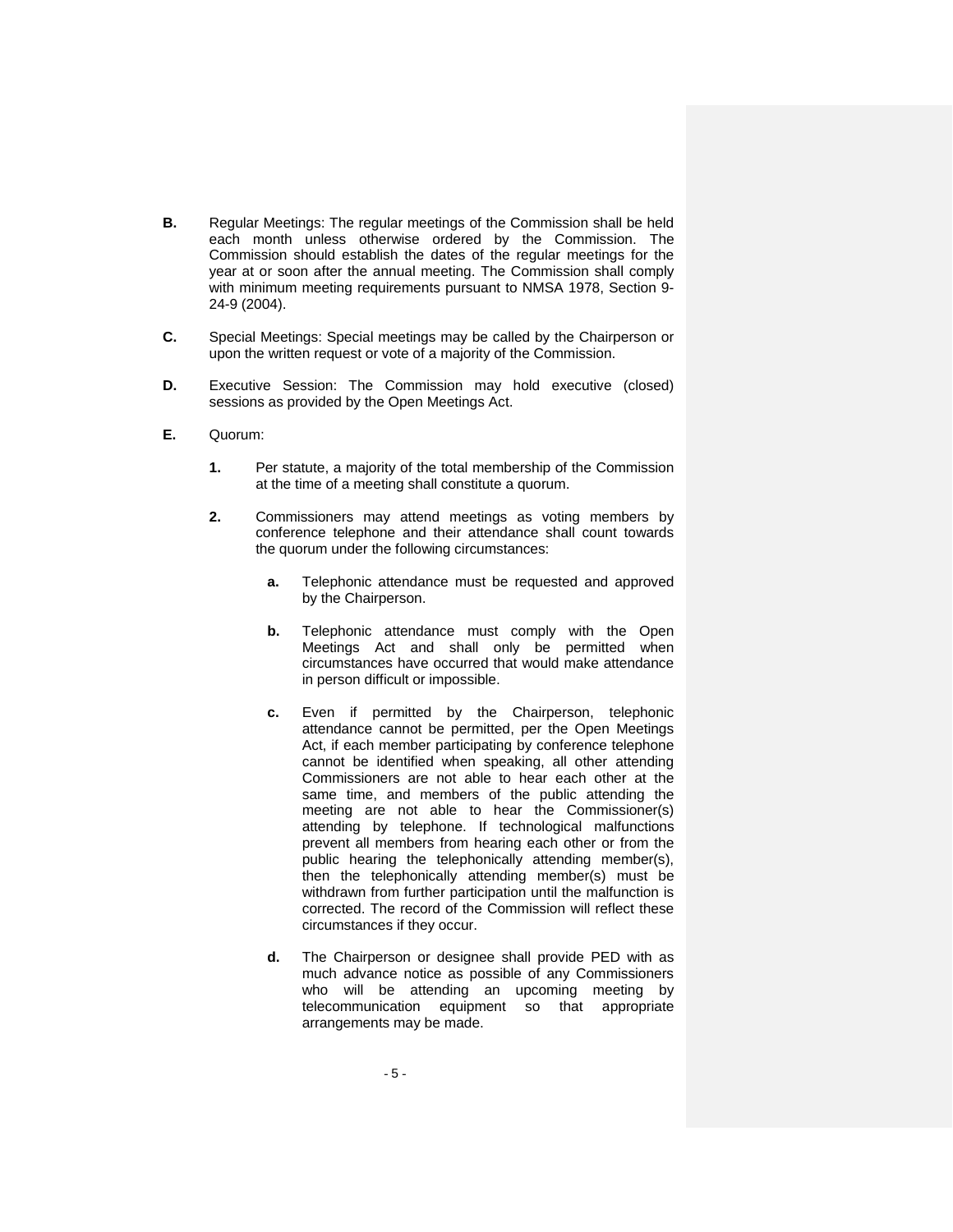- **F.** Public Notice:
	- **1.** Open Meetings Act. The Commission shall comply with all requirements pursuant to the New Mexico Open Meetings Act, NMSA 1978, Sections 10-15-1 et. seq.
	- **Commissioners are encouraged to request and suggest** agenda items and communicate such items directly to the Chair.
	- **3.2.** Minutes. Minutes shall be kept of all Commission meetings in accordance with the Open Meetings Act. The task of preparing the minutes may be delegated, but the Commission must formally approve all minutes before they become an official record of the body.

### **G.** Public CommentAgenda:

**1.**

- **1.** The Executive Committee will be responsible for establishing the proposed agenda for each meeting of the Commission.
- **2.** At each meeting Commissioners shall discuss and vote on agenda items for the next month's meeting.
- **3.** Individual Commissioners may make a written request to the Executive Committee to include items on the next month's agenda that were not previously discussed at a Commission meeting. Individual requests must be received at least fifteen (15) business days prior to the start of the meeting.
- **4.** An individual or representative of an organization seeking to address have the Commission consider an item as a noticed agenda item may make a written request to the Chairperson Executive Committee at least fifteen (15) business days prior to the start of the meeting. The decision to include the request on the next meeting's agenda shall be determined at the discretion of the Executive CommitteeChairperson.

**5.** If the Executive Committee decides not to include on the next meeting's agenda an item requested by an individual Commissioner or an individual or representative of an organization, that item shall be considered for inclusion on the subsequent meeting's agenda er-by a vote motion of a majority of the Commission. Scheduled public comments shall be allotted one (1) speaking period of five (5) minutes to address the Commission, unless otherwise determined by the Commission.

**6.** At the beginning of each meeting, the proposed agenda will be voted on, and may be amended, by a majority vote of the Commission.

**Formatted:** Font: (Default) Arial, 11 pt **Formatted:** Left, Indent: Left: 0.5", No bullets or numbering **Formatted:** Font: (Default) Arial, 11 pt

**Formatted:** Indent: Left: 1.5", No bullets or

**Formatted:** Indent: Left: 1.5", No bullets or

**Formatted:** Font: (Default) Arial, 11 pt **Formatted:** Normal, No bullets or numbering

**Formatted:** Font: (Default) Arial, 11 pt **Formatted:** Left, Indent: Left: 0.5", No

bullets or numbering

numbering

numbering

**Formatted:** Normal, No bullets or numbering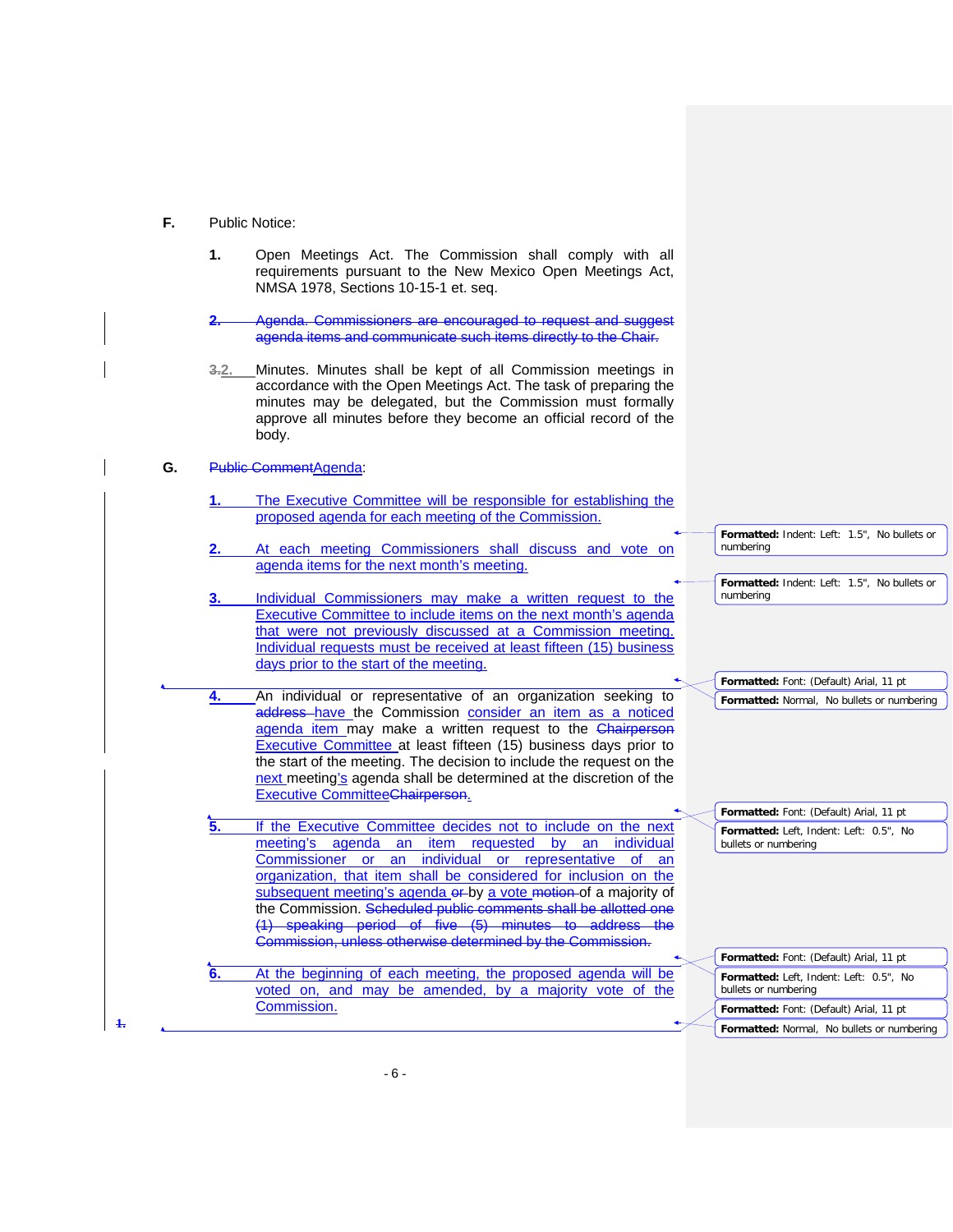# **H.** Public Comment:

- 2.1. An individual who is not an officially designated or representative of an organization who desires to speak to a noticedand is not included in the agenda item or an individual who desires to speak to a topic that is not a noticed agenda item may speak during the "Public Comment" period. The "Public Comment" period may be held during the discussion on a noticed agenda item at the discretion of the Chairperson. The Commission will endeavor to include an opportunity for public comment during each regular meeting at the beginning of each meeting or during the discussion on each noticed agenda item. PublicEach unscheduled public comment shall be limited at the discretion of the Chairperson, but may be limited to no less than ten (10) minutes. If public comment is held during the discussion on a noticed agenda item, the public comment period for each noticed agenda item may be limited at the discretion of the Chairperson, but may be limited to no less than ten (10) minutes for the noticed agenda itemallotted one (1) speaking period of four (4) minutes to address the Commission, unless otherwise determined by the Commission or Chairperson.
- **3.2.** The Chairperson shall allow for public comments under the following parameters:
	- **a.** establish and maintain consistent time limitations for presentation;
	- **b.** discourage, and, if necessary, rule multiple or repetitious presentations out of order; and
	- **c.** rule out of order presentations that are a matter of pending litigation, disruptive to the conduct of the meeting, outside the Commission's scope of business or authority, or contain information that is confidential under applicable law.
- **H.I.** Action by the Commission; Voting:

**1.** Recusal. A Commissioner shall recuse himself or herself from the consideration and voting on any issue for which he or she has a pecuniary interest not common to other members of the Commission, or a conflict of interest or the appearance of a conflict of interest.

**a.** A Commissioner who recuses him or herself shall not influence consideration of an item or decision making on an item. Therefore the Commissioner shall not participate in the discussion, questioning, or commenting on the item. The Commissioner shall leave the meeting room during all proceedings related to the item.

**Formatted:** Indent: Left: 0.5", Hanging: 0.5", Numbered + Level: 1 + Numbering Style: A, B, C, … + Start at: 1 + Alignment: Left + Aligned at:  $0.5" +$  Indent at:  $0.75"$ 

**Formatted:** Indent: Left: 1"

**Formatted:** Indent: Left: 1", Hanging: 0.5", Numbered + Level: 2 + Numbering Style: 1, 2, 3, … + Start at: 1 + Alignment: Left + Aligned at: 1" + Indent at: 1.25" **Formatted:** Font: (Default) Arial, 11 pt **Formatted:** Font: (Default) Arial, 11 pt **Formatted:** Indent: Left: 1.5" **Formatted:** Font: Not Bold **Formatted:** Indent: Left: 1.5", Hanging: 0.5"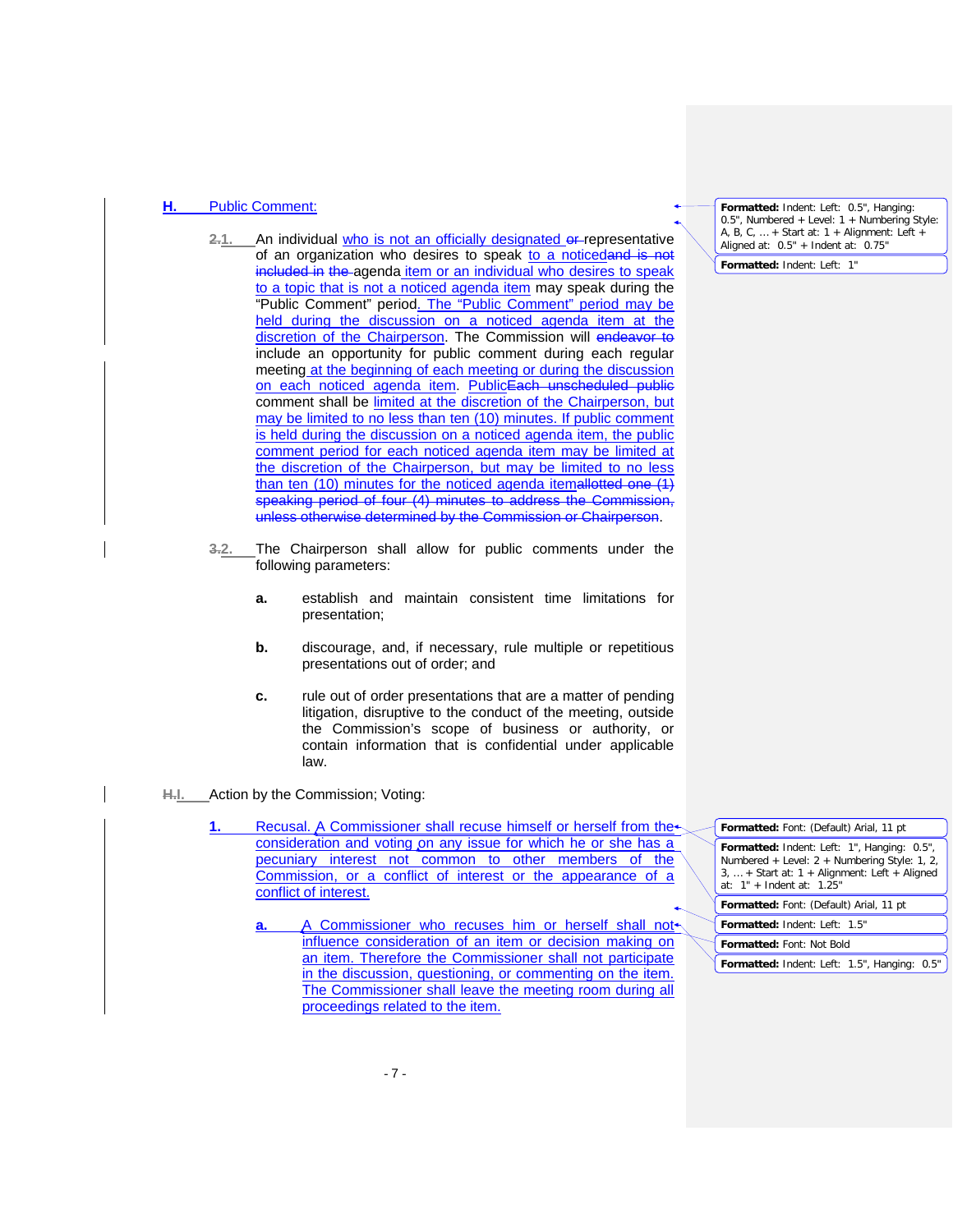**b.** A Commissioner who recuses him or herself shall not participate in voting on the item.

- **1.2.** Action. The Commission shall proceed by motion. Any Commissioner, including the Chairperson, may make a motion. Motions require a second by another Commissioner before debate or a vote, except as otherwise adopted by the Commission.
- **2.3.** Debate.
	- **a.** After a motion is seconded, the Chairperson shall restate the motion and then open the floor for debate.
	- **b.** The Chairperson shall recognize all Commissioners who wish to engage in the debate in the order in which they indicate a desire to address the body.
	- **c.** The Chairperson is granted the discretion to continue debate and to disallow points off topic. After all Commissioners who wanted to speak have spoken at least onceOnce recognized, any Commissioner may make a motion to "call the question", thereby ending debate. To carry, such motion must be passed by a two-thirds (2/3) majority of the members in attendance.

### **3.4.** Voting.

- **a.** The Chairperson shall call for the negative vote, no matter how unanimous the affirmative vote may appear.
- **b.** It is the duty of each Commissioner who has an opinion to express it by vote. Each Commissioner is entitled to one (1) vote and may not delegate voting rights to any other person.

**c.** A Commissioner who does not have adequate information on which to judge the merits of a matter or who is simply unable to make a decision in the matter may abstain from voting.

> **a.i.** Although a member cannot be compelled to vote, abstentions generally should be the exception.

Any abstention shall be noted to the body. An abstention must be noted before any Commissioners begin voting. An explanation for the abstention can be given at the time the Commissioner indicates the abstention.

**Formatted:** Font: (Default) Arial, 11 pt **Formatted:** Left, Indent: Left: 0.5", No bullets or numbering **Formatted:** Indent: Left: 1.5", Hanging: 0.5", Numbered + Level: 3 + Numbering Style: a, b, c,  $\dots$  + Start at: 1 + Alignment: Left + Aligned at:  $1.63" +$  Indent at: 1.75" **Formatted:** Font: (Default) Arial, 11 pt **Formatted:** Font: (Default) Arial, 11 pt **Formatted:** Font: (Default) Arial, 11 pt **Formatted:** Font: (Default) Arial, 11 pt **Formatted:** Left, Indent: Left: 0.5", No bullets or numbering **Formatted:** Numbered + Level: 4 + Numbering Style: i, ii, iii, … + Start at: 1 + Alignment: Right + Aligned at: 2" + Indent at: 2.25"

**Formatted:** Font: Not Bold

**Formatted:** Font: (Default) Arial, 11 pt **Formatted:** Indent: Left: 2", No bullets or numbering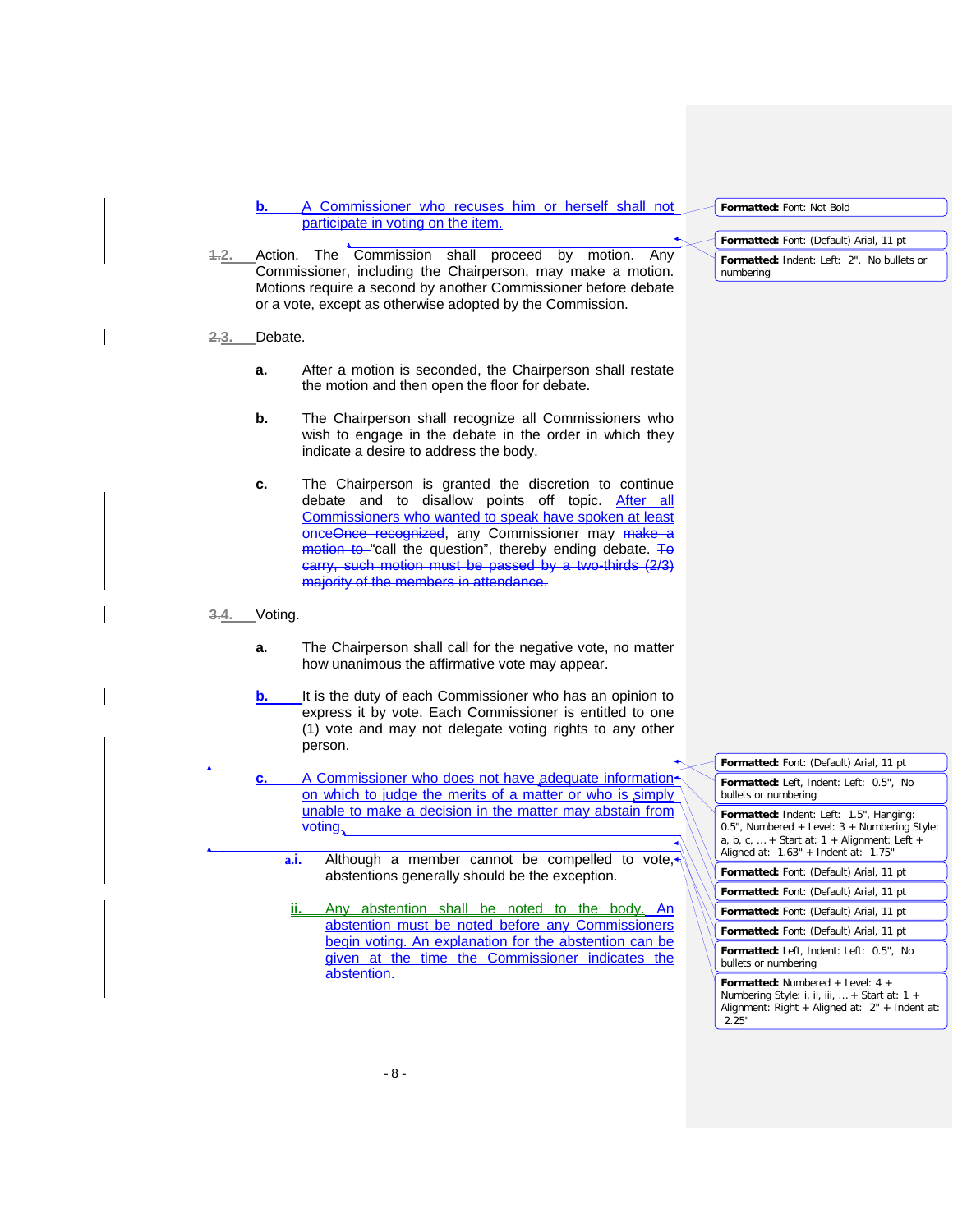| unless the vote requires approval based on the number<br>of the entire body.<br>Formatted: Font: (Default) Arial, 11 pt                                                                                                                                                                                                                                                |
|------------------------------------------------------------------------------------------------------------------------------------------------------------------------------------------------------------------------------------------------------------------------------------------------------------------------------------------------------------------------|
| Formatted: Left, Indent: Left: 0.5", No<br>bullets or numbering                                                                                                                                                                                                                                                                                                        |
| No member should vote on an issue in which he or she<br>Formatted: Indent: Left: 2", No bullets or<br>has a direct personal or pecuniary interest not common<br>numbering<br>to other members of the Commission.                                                                                                                                                       |
| Any abstention shall be noted to the hody.                                                                                                                                                                                                                                                                                                                             |
| Abstontions shall not be counted in the tally of the yote<br>Ш<br>unless the vote requires approval based on the number<br>of the entire body.                                                                                                                                                                                                                         |
| Formatted: Font: (Default) Arial, 11 pt                                                                                                                                                                                                                                                                                                                                |
| Formatted: List Paragraph, Numbered +<br><b>b.d.</b> Roll Call Votes. When required, roll shall be called by the<br>Level: 4 + Numbering Style: i, ii, iii,  + Start<br>at: $1 +$ Alignment: Right + Aligned at: $2" +$<br>Secretary or, in the absence of the Secretary, a Commissioner<br>Indent at: 2.25"<br>as designated by the Chairperson, and the vote of each |
| Formatted: Indent: Left: 2.25"<br>Commissioner shall be announced and noted in the record.                                                                                                                                                                                                                                                                             |
| <b>Formatted:</b> Numbered + Level: $3 +$<br>Numbering Style: a, b, c,  + Start at: $1 +$<br>With the exception of an abstention which must be noted<br>Alignment: Left + Aligned at: 1.63" + Indent<br>before a vote, a Commissioner may explain their vote only<br>at: 1.75"                                                                                         |
| after the conclusion of voting and once the result has been<br><b>Formatted:</b> Numbered + Level: $3 +$<br>announced.<br>Numbering Style: a, b, c,  + Start at: $1 +$<br>Alignment: Left + Aligned at: 1.63" + Indent<br>at: 1.75"<br><b>d.e.</b> Division. Any member may verify a voice vote or vote by a                                                           |
| show of hands by calling "division" during or immediately<br><b>Formatted:</b> Numbered + Level: $3 +$<br>Numbering Style: a, b, c,  + Start at: $1 +$<br>thereafter a vote.                                                                                                                                                                                           |

- weather delays and closures, to follow the schedule of the local school district within which the meeting is being held. For example, should a meeting be held in Santa Fe and the Santa Fe Public School District be on a two hour delay due to inclement weather, the meeting of this Commission shall also be on a two hour delay or shall start at 10 a.m., whichever is later.
- **2.** However, in the event of a closure in the local school district due to inclement weather the meeting of the Commission is deemed canceled, and shall be rescheduled and noticed in compliance with the Open Meetings Act.

# **VI. PARLIAMENTARY AUTHORITY**

These Rules of Order-Procedure are the rules by which the Commission conducts its business. These rules may be revised twice annually, pursuant to the rules below. For circumstances not covered by these rules, the Chair may at his or her discretion employ any commonly known rules of parliamentary order to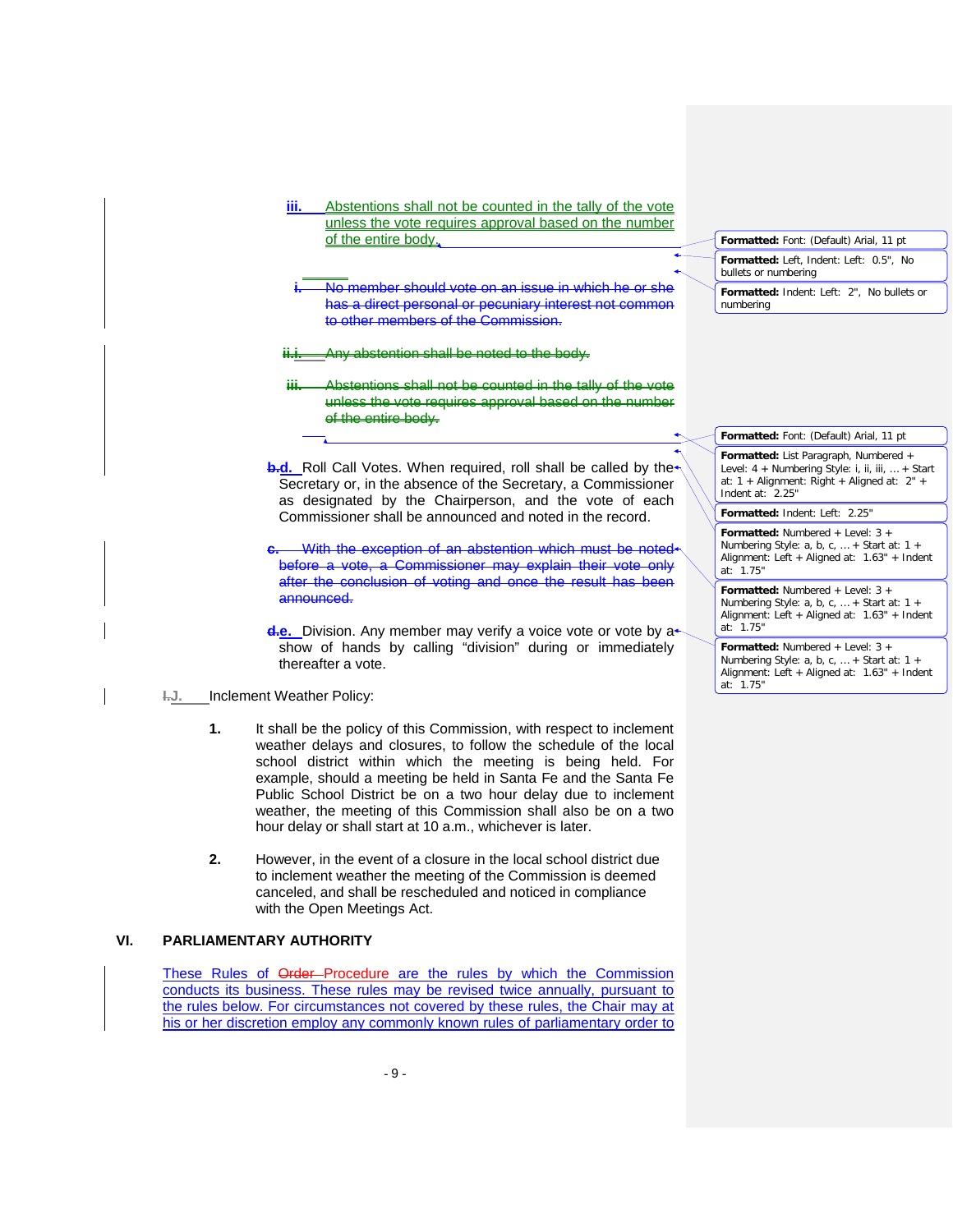manage the business of the Commission. The Commission may parliamentary procedures, policies, and practices. The Chairperson has the authority to employ parliamentary methods at his or her discretion, whether consistent with *Robert's Rules of Order* or otherwise, so long as not to conflict with applicable Rules or laws.

# **VII. PER DIEM AND MILEAGE**

- **Each Commissioners shall be reimbursed for travel expenses incurred in** the discharge of official duties as provided in the Per Diem and Mileage Act and regulations issued pursuant thereto, as long as the travel is approved by a majority vote of the Commission or falls within the following allowances: -
	- The travel is conducted for the purposes of directly serving the constituents of the Commissioner;
	- **2.** The travel is conducted for the purposes of fulfilling the obligations of the Commissioner as an assigned Liaison on behalf of the Commission.
		- i. A Liaison will only be reimbursed for travel if the she or she isthe primary Liaison or he or she was asked to attend a meeting on behalf of the primary Liaison.
		- A.ii. A Liaison should only attend a meeting if information will be<sup>\*</sup> transmitted or if business will be conducted that is reasonably related to the business of the Commission.
- **B.** Public funds shall be paid out under the Per Diem and Mileage Act only upon presentation of a duly executed voucher, together with any required receipts attached thereto.
- **C.** Out-of-State Travel:
	- **1.** Extent of out-of-state travel will be subject to budgetary availability and approval of a simple majority of the Commission

# **VIII. EFFECTIVE DATE, AMENDMENTS, AND REVISIONS**

- **A.** The Executive Committee may initiate amendments or revisions to the Rules of OrderProcedure by recommending placement of the item on the agenda*.* The text of such proposed amendments or revisions shall be provided in writing so as to inform the Commission of the changes proposed.
	- **B.** Amendments to the Rules of OrderProcedure may be proposed by any Commissioner for inclusion in the annual discussion on the Rules of Order in January or for special consideration at the Commission's June meeting. Upon receipt of such proposal, at least 30 days prior to the

| Formatted: Indent: Left: 1", No bullets or<br>numbering                |
|------------------------------------------------------------------------|
| Formatted: Indent: Left: 1", Hanging: 0.5",<br>Tab stops: Not at 1.25" |
| Formatted: Indent: Left: 1.5", No bullets or<br>numbering              |
| Formatted: Indent: Left: 1", Hanging: 0.5",<br>Tab stops: Not at 1.25" |
| Formatted: List Paragraph, Left, No bullets<br>or numbering            |
| Formatted                                                              |
| Formatted: Indent: Left: 1.75", No bullets or<br>numbering             |
| Formatted                                                              |

**Formatted:** Indent: Left: 1", Hanging: 0.5", Tab stops: Not at 1.25"